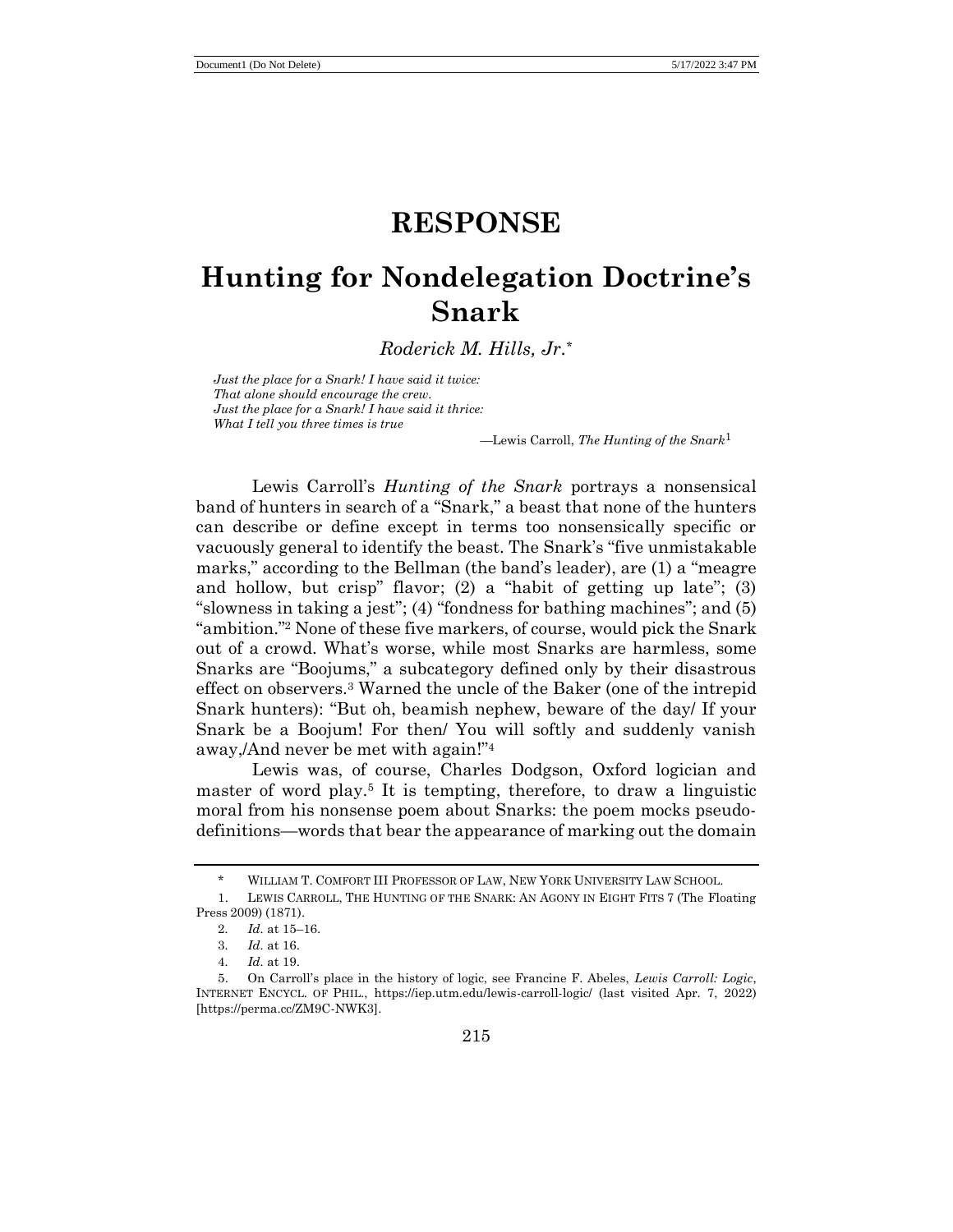of a term but, in fact, say nothing useful about how that term is actually used.

If so, a fitting sequel could be written about the nondelegation doctrine. Like the Snark and the Boojum, the nondelegation doctrine is an elusive quarry, defined by pretentious words that provide little guidance about which laws will be upheld and which struck down. Snarky doctrines cover a hodge-podge of decisions with verbose formulations none of which predict the doctrine's effect on laws that the doctrine encounters. Just as the only mark of a Boojum is that they cause observers to vanish, so too, the only mark of an excessive delegation is that courts declare it to be excessive.

Vague and unpredictable constitutional doctrines are nothing unusual, but few doctrines are as verbose in their vagueness as the nondelegation doctrine. Decisions invoking the nondelegation doctrine are notorious for their pretentious incantations of Anglo-American jurisprudence's greatest hits: Locke, Montesquieu, Blackstone, and the Federalist Papers are solemnly invoked along with earnest assurances that limiting legislative delegations somehow protects democracy or liberty. But, like the Snark's "five unmistakable marks,"<sup>6</sup> none of this verbiage provides any guidance whatsoever in distinguishing which delegations are struck down and which are upheld.

<span id="page-1-0"></span>Ben Silver recognizes that there is something amiss with the "unmistakable marks" of the nondelegation doctrine. As he puts it in *Nondelegation in the States*, "the doctrinal tests are decoupled from enforcement and thus outcomes."<sup>7</sup> State courts applying what sound like strict tests (for instance, banning delegations of "fundamental policy decisions"<sup>8</sup> ) nevertheless uphold broad delegations, while state courts applying what sound like deferential tests nevertheless strike delegations down: "Evidently, something apart from the doctrinal formulation of the states' nondelegation doctrine is driving enforcement[,]" <sup>9</sup> Silver concludes. Systematic statistical data supports Silver's conclusion that judicial rhetoric provides little guidance in predicting whether a delegation will survive or be struck down.<sup>10</sup>

<sup>6</sup>*. Id.* at 15–16.

<sup>7.</sup> Ben Silver, *Nondelegation in the States*, 75 VAND. L. REV. 1211, 1221 (2022).

<sup>8</sup>*. See, e.g.*, Chelmsford Trailer Park, Inc. v. Town of Chelmsford, 469 N.E.2d 1259 (Mass. 1984) (holding that the nondelegation doctrine turns on whether the legislature "delegate[d] the making of fundamental policy decisions, rather than just the implementation of legislatively determined policy").

<sup>9.</sup> Silver, supra note [7,](#page-1-0) at 1224.

<sup>10.</sup> Silvers' intuition that doctrinal formulations do not affect case outcomes has been confirmed by Daniel Walters whose statistical analysis of state court decisions indicates that "the doctrinal formulation existing in a state is not a meaningful predictor of case outcomes in individual cases." Daniel E. Walters, *Decoding Nondelegation after* Gundy*: What the Experience in*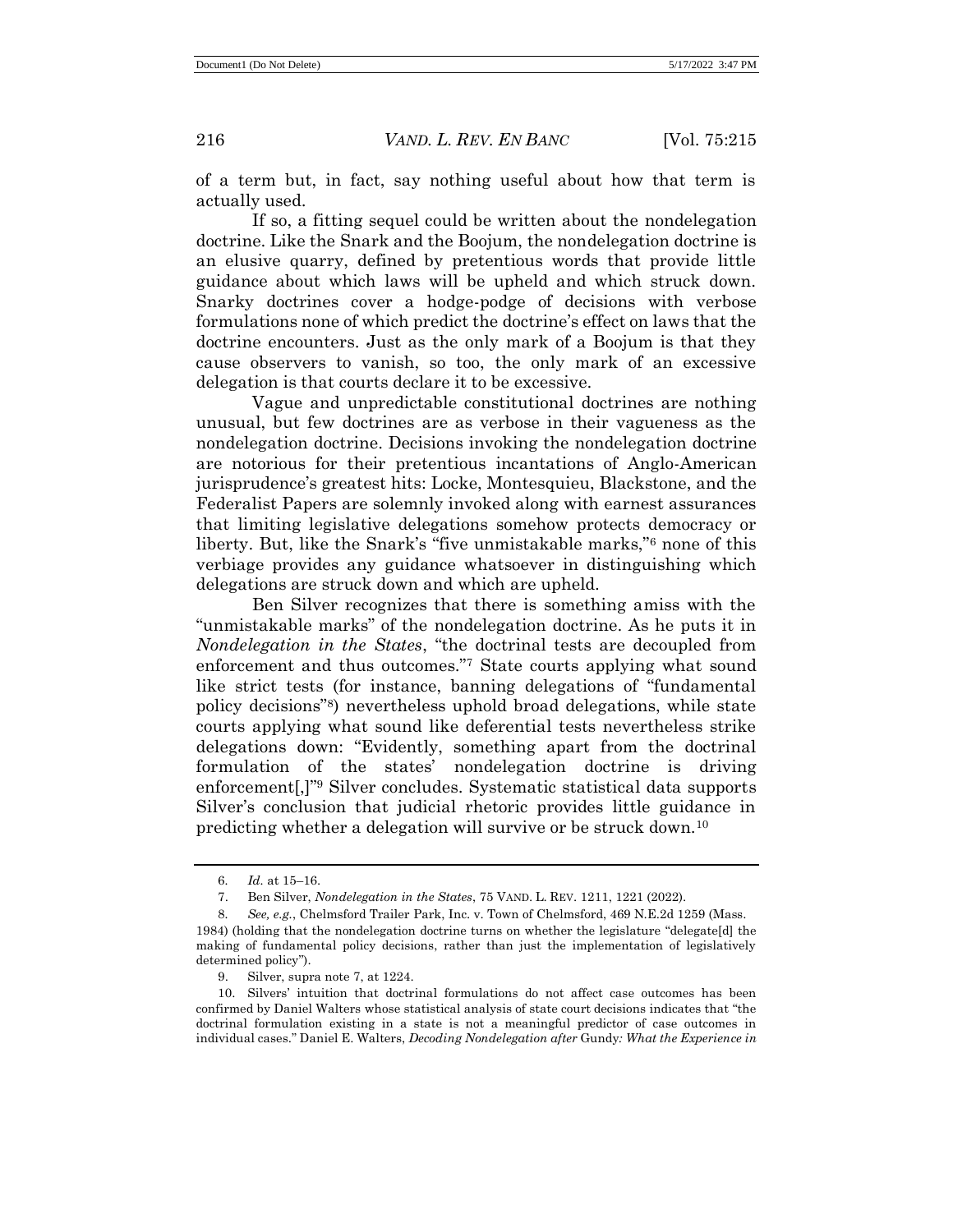### 2022] *HUNTING FOR NONDELEGATION DOCTRINE'S SNARK* 217

What unspoken principle might then explain which delegations arouse judicial suspicion? Silver argues that two underlying principles lurk behind the apparently irrelevant judicial verbiage. According to Silver, some decisions are rooted in "separation of powers" insofar as the court seeks to prevent one of the three canonical branches of state government from exercising the powers assigned to another branch.<sup>11</sup> Other decisions are rooted in considerations of "sovereignty" insofar as the decision seeks to prevent the transfer of some "sovereign" power "beyond the walls of the state government itself."<sup>12</sup> As examples of such sovereignty-eroding delegatees, Silver lists "private parties, parallel state governments, the federal government, and occasionally even municipalities."<sup>13</sup> Later in the article, he throws in legislatively authorized plebiscites as well.<sup>14</sup>

Silver offers more than a taxonomy: he also wants to draw lessons for federal courts from the state-court career of the nondelegation doctrine, suggesting that the state courts' models might transform federal doctrine in unpredictable and perhaps undesirable ways. For instance, considerations of "sovereignty" would suggest that congressional delegations of federal policymaking power to state governments are especially suspect, because such delegations remove federal power entirely from the federal government.<sup>15</sup> By contrast, concerns about separation of powers might suggest that existing federal constitutional doctrine, now framed in terms of the alleged textual requirements of Articles I, II, and III of the U.S. Constitution, might have to be reformulated in terms of nondelegation. On "separation of powers" grounds, for instance, executive officials should not exercise judicial power not because the text of Article III, Section 1 vests such power in Article III courts, but rather because "separation of powers" writ large bars such power from being delegated by courts or Congress outside the Article III judiciary.<sup>16</sup>

There is much to like about Silver's article: it is analytically sharp, doctrinally comprehensive, and written with clarity and grace. Moreover, on the substance, Silver is surely correct that one cannot understand judicial concerns about delegation without accounting for

*State Courts Tells Us about What to Expect When We're Expecting*, 71 EMORY L.J. 417, 462, 469 (2022).

<sup>11.</sup> Silver, *supra* note [7,](#page-1-0) at 1227–31.

<sup>12</sup>*. Id.* at 1243.

<sup>13</sup>*. Id.* at 1215.

<sup>14</sup>*. Id.* at 1247.

<sup>15</sup>*. See id.* at 1264.

<sup>16</sup>*. Id*.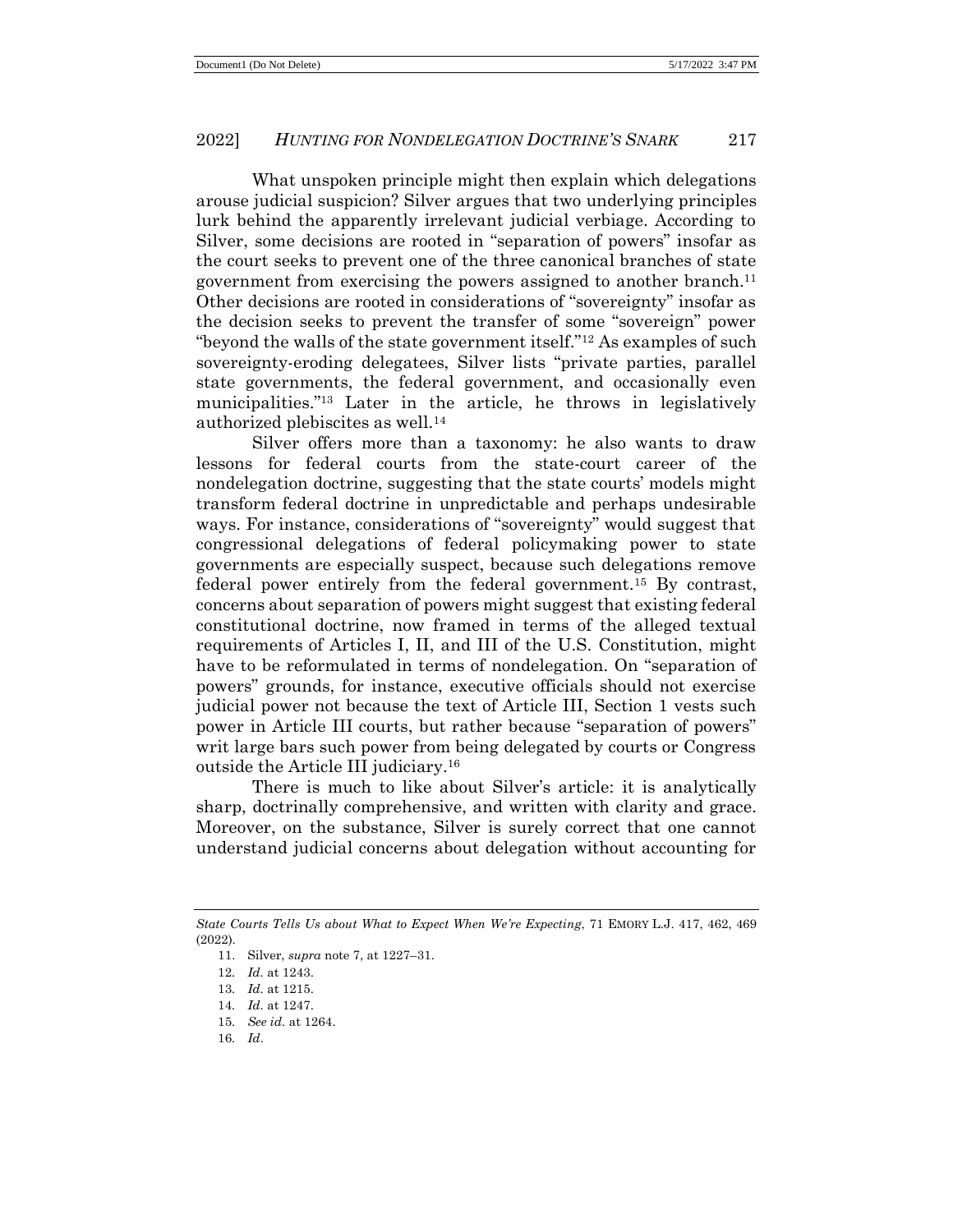courts especially disfavoring certain sorts of delegatees.<sup>17</sup> It is a familiar point, for instance, that state courts often express special suspicion of delegations to private organizations, noting that private actors' selfinterest and lack of any electoral tie to voters undermines popular control of lawmaking. <sup>18</sup> With admirable ambition to synthesize the doctrine, Silver insists that "the Sovereignty view of nondelegation must not be conflated with a straightforward rule against delegations to private entities."<sup>19</sup> Instead, "the rule against private delegations is a particular instance of a much broader rule against delegating outside the state government," encompassing judicial decisions limiting delegations to private parties, municipalities, plebiscites, or municipal corporations.<sup>20</sup>

I am inclined, however, to be skeptical about the explanatory force of Silver's separation-of-powers/sovereignty dichotomy. As I explain in more detail below, the judicial concerns underlying suspicion of municipalities, plebiscites, and private organizations are simply too divergent to be explicable as manifestations of some single impulse to protect the abstract value of sovereignty.

Consider, first, the case-resolving power of Silver's "sovereign powers" category. Silver never plainly explains how his dual distinction reveals judicial concerns motivating the doctrine. He acknowledges that "courts sustain delegations in many of these cases" involving alleged loss of "sovereignty."<sup>21</sup> The sovereignty/separation-of-powers distinction, therefore, does not necessarily mark the boundary between delegation-invalidating Boojums and the ordinary Snarks. Why, then, should we care about this line? It is certainly true that, as Silver notes, "none of these discussions [of sovereignty-based limits on delegation] could be mistaken for an application of the [separation-of-powers] theory of nondelegation,"<sup>22</sup> because, in the former, "the court is not considering a transfer of power between governmental branches."<sup>23</sup> The clarity of the distinction, however, does not establish its importance. I know exactly where the Borough of Brooklyn ends and the Borough of Queens begins, but nothing turns on this information, because nothing of significance changes when I cross the line.

<sup>17</sup>*. Id.* at 1255–59.

<sup>18</sup>*. See, e.g.*, Behm v. City of Cedar Rapids, 922 N.W.2d 524, 570–72 (Iowa 2019); Tex. Boll Weevil Eradication Found., Inc. v. Lewellen, 952 S.W. 2d 454 (Tex. 1997).

<sup>19.</sup> Silver, *supra* note [7,](#page-1-0) at 1242.

<sup>20</sup>*. Id.* at 1242–43.

<sup>21</sup>*. Id.* at 1247.

<sup>22</sup>*. Id.* 23*. Id.*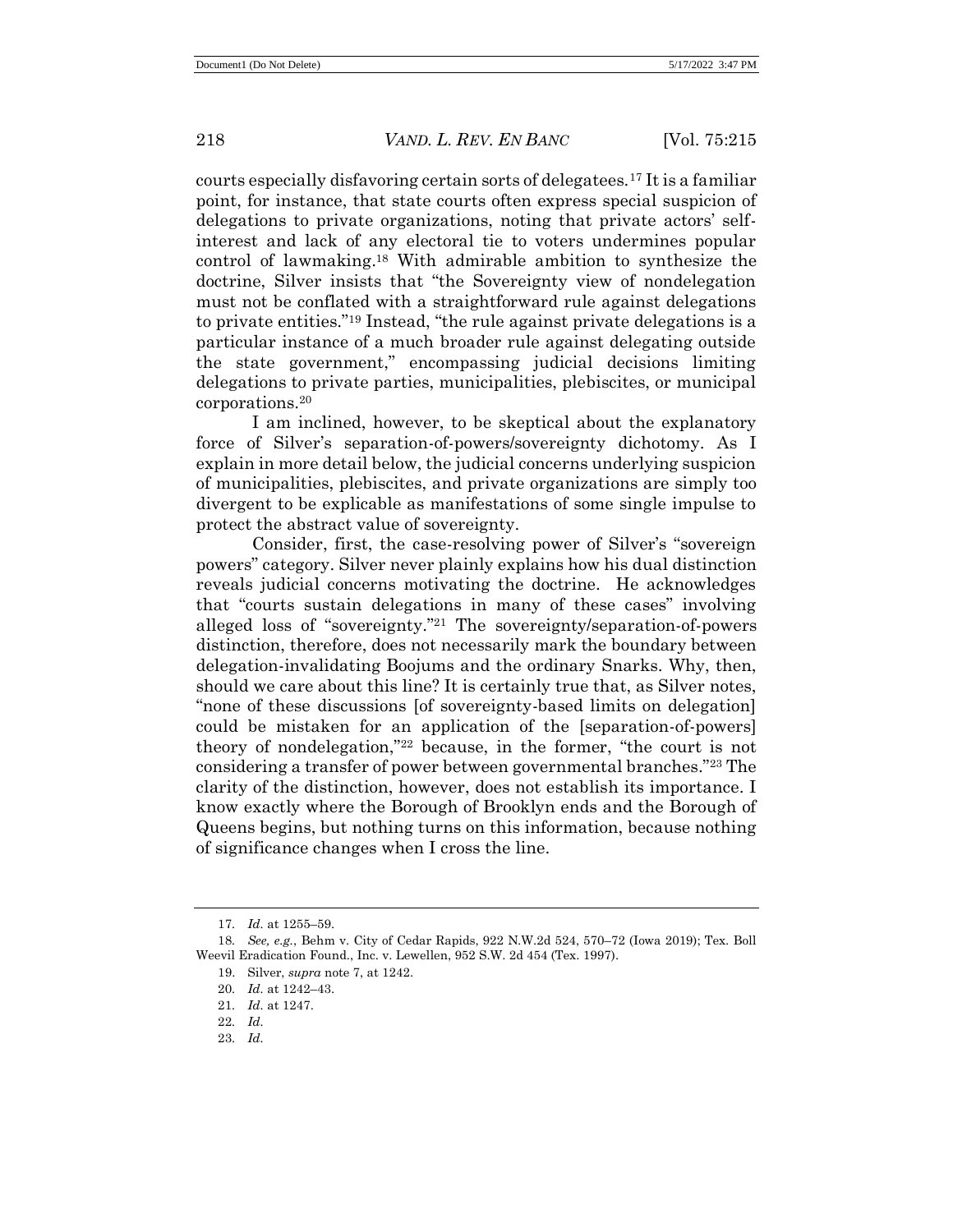## 2022] *HUNTING FOR NONDELEGATION DOCTRINE'S SNARK* 219

What does it mean to say that courts are suspicious of delegations to private organizations, municipalities, and plebiscites for similar sovereignty-protecting reasons? The reasons for suspicion of private organizations seem fundamentally different from the reasons offered to distrust plebiscites and municipalities. Courts seem to worry about delegations to private organizations on the ground that they served the narrow self-interest of small occupational or business groups that would exploit consumers with jacked-up prices and diminished competition. As *Texas Boll Weevil Eradication Foundation v. Lewellen*  put it, the private delegatee "may have a personal or pecuniary interest which is inconsistent with or repugnant to the public interest to be served."<sup>24</sup> Judicial suspicion of state legislative delegations to cities, by contrast, rested on fear of municipal socialism: city leaders like Hazen Pingree (Detroit) and Victor Berger (Milwaukee) sought to take over privately owned street car lines to reduce utility magnates' power over city residents.<sup>25</sup> The Michigan Supreme Court's decision<sup>26</sup> invalidating a state law's creating a Detroit streetcar commission was the first blow in a three-decade struggle between conservatives and progressives in Michigan over municipal ownership and regulation. As Professor Charles A. Kent solemnly intoned in arguing for an injunction on Pingree's streetcar plans to the Michigan Supreme Court, "This is the first tangible movement in the direction of socialism."<sup>27</sup>

The nondelegation doctrine deployed against municipalities, in short, was used to protect property rights and curb local populist majoritarianism.<sup>28</sup> This seems like a concern fundamentally different from the judicial worry that economic insiders will exploit consumers. What useful purpose, then, is served by conflating these radically judicial different purposes under the abstract rubric of protecting "state sovereignty"? If the goal is to predict the outcome of cases, then the doctrinal umbrella of "sovereignty" seems unhelpful. Lots of delegations to private parties, after all, are upheld without fear that the state's sovereignty will be endangered. State courts, for instance, generally

<sup>24</sup>*.* 952 S.W. 2d 454, 469 (Tex. 1997).

<sup>25.</sup> On Hazen Pingree's campaign to create municipally owned streetcars, see Alexandra W. Lough, *Hazen S. Pingree and the Detroit Model of Urban Reform,* 75 AM. J. ECON. & SOCIO. 58 (2016). On the struggle over home rule in Wisconsin that centered on Milwaukee's creation of a streetcar system, see Michael E. Libonati, *"Neither Peace Nor Uniformity": Local Government in the Wisconsin Constitution*, 90 MARQ. L. REV. 593, 605–07 (2007) (describing history of home rule in Wisconsin).

<sup>26.</sup> Att'y Gen. v. Pingree, 120 Mich. 550 (1899).

<sup>27.</sup> NEIL J.LEHTO, THE THIRTY-YEAR WAR: A HISTORY OF DETROIT'S STREETCARS, 1892–1922, at 161 (East Lansing, Mich. State Univ. Press 2017).

<sup>28.</sup> On the role of the nondelegation doctrine as a curb on municipal power in the late nineteenth and early twentieth centuries, see Howard Lee McBain, *The Delegation of Legislative Power to Cities*, 32 POL. SCI. Q. 276 (1917).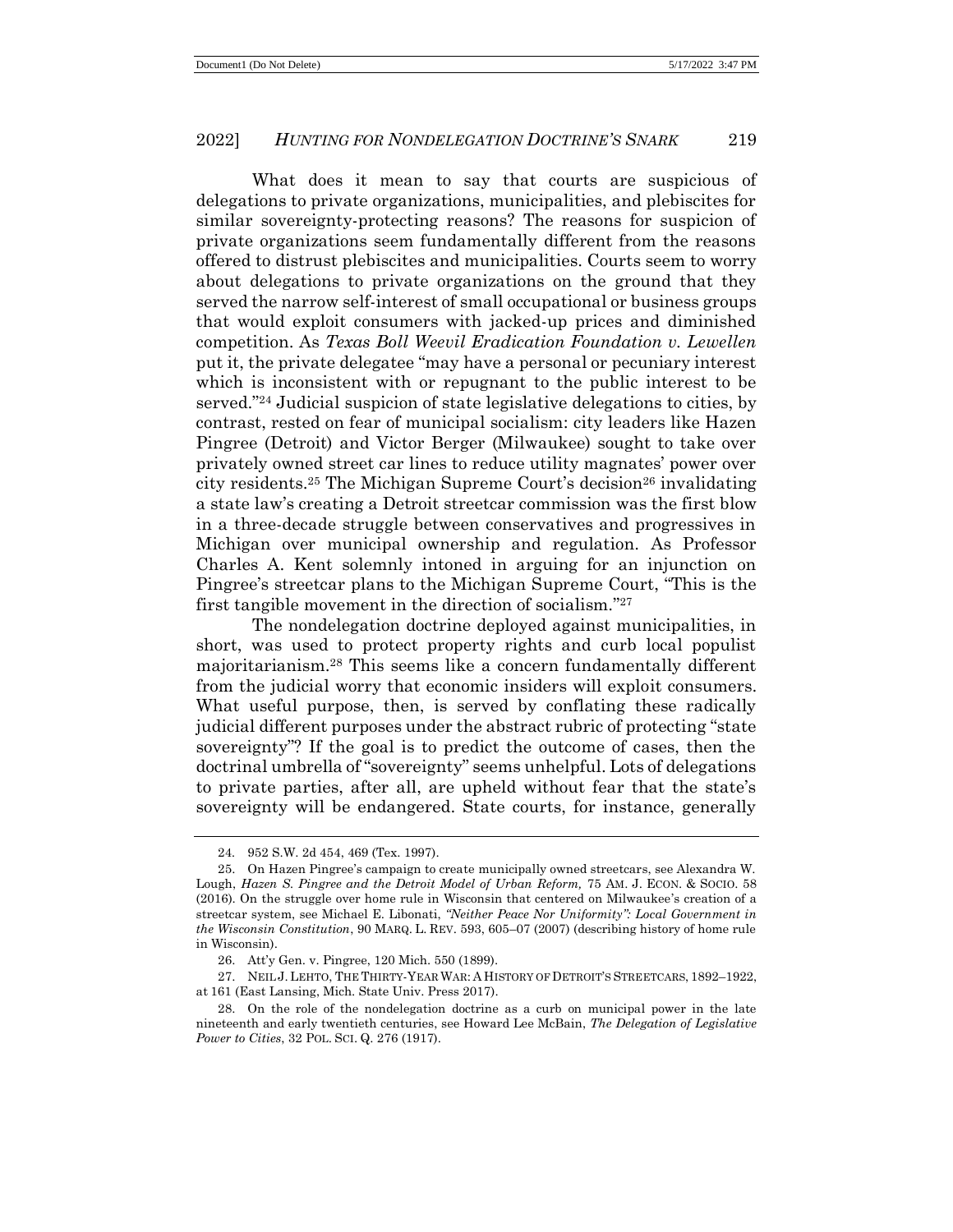tolerate delegations of the power of private arbitrators to resolve labor disputes between municipalities and their unions.<sup>29</sup> The underlying practical concern driving these outcomes are unlikely to be some abstract fear that the delegatee erodes state sovereignty.

The worry about protecting state "sovereignty" also cannot explain the behavior of the "sovereign" state people who seem to amend their state constitutions in blithe disregard for the value of "sovereignty" as Silver defines that value. Silver claims that delegations to private entities and local governments both undermine sovereignty by delegating power outside the state government altogether. The doctrine against private delegations remains robust in many states, however, while the various doctrines limiting state legislatures' delegations to local governments have mostly been relegated to desuetude.<sup>30</sup> If some concern with protecting state "sovereignty" unifies these doctrines, then why are they treated so differently by state voters? Sometimes voters simply overrule judicially imposed nondelegation limits on local government by ratifying state constitutional home-rule provisions; by contrast no state has ever conferred such sweeping autonomy on private delegatees. Silver concludes that such provisions indicate that "delegations to municipal bodies would be invalid but for those provisions." <sup>31</sup> Perhaps, but it seems odd that voters would be so nonchalant about sacrificing their state's "sovereignty" to untrustworthy agents like cities and counties. The sovereigntyprotecting rationale, in sum, does not really explain why some delegations stand and others fall.

Even if he does not explain constitutional outcomes, Silver is on to something in judicial rhetoric. In invalidating a legislative delegation to a popular referendum, for instance, the Maryland Court of Appeals in *Brawner v. Curran*<sup>32</sup> emphasized that delegations to the voters at large and to municipalities were essentially similar in defying the state constitution's reservation of legislative power to the state legislature.<sup>33</sup> That rhetoric certainly maps onto Silver's idea that sovereignty of the

<sup>29.</sup> For an example, see Milwaukee County v. Milwaukee Dist. Council 48-Am. Fed'n of State, Cnty. & Mun. Emps., 325 N.W.2d 350 (Wis. 1982) ("The test must not be how one classifies arbitrators, but whether there are guarantees against an excessive or unrestrained exercise of their power. We conclude that the authority delegated a private arbitrator does not fail because it is conferred on a 'private person,' if proper safeguards are provided.").

<sup>30.</sup> 2 McQuillin Mun. Corp. § 4:9 (3d ed.) (noting that legislative delegations of power to municipal corporations now forms an exception to the rule that forbids the legislature to delegate any of its powers to subordinate divisions).

<sup>31.</sup> Silver, *supra* note [7,](#page-1-0) at 1252.

<sup>32.</sup> 119 A. 250, 251 (Md. 1922).

<sup>33</sup>*. Id.* at 252 ("It has been said that this distinction is arbitrary and illogical, and rests more upon political expediency than upon sound legal principles, nevertheless the final and complete answer to that position is that the question is no longer open . . . .").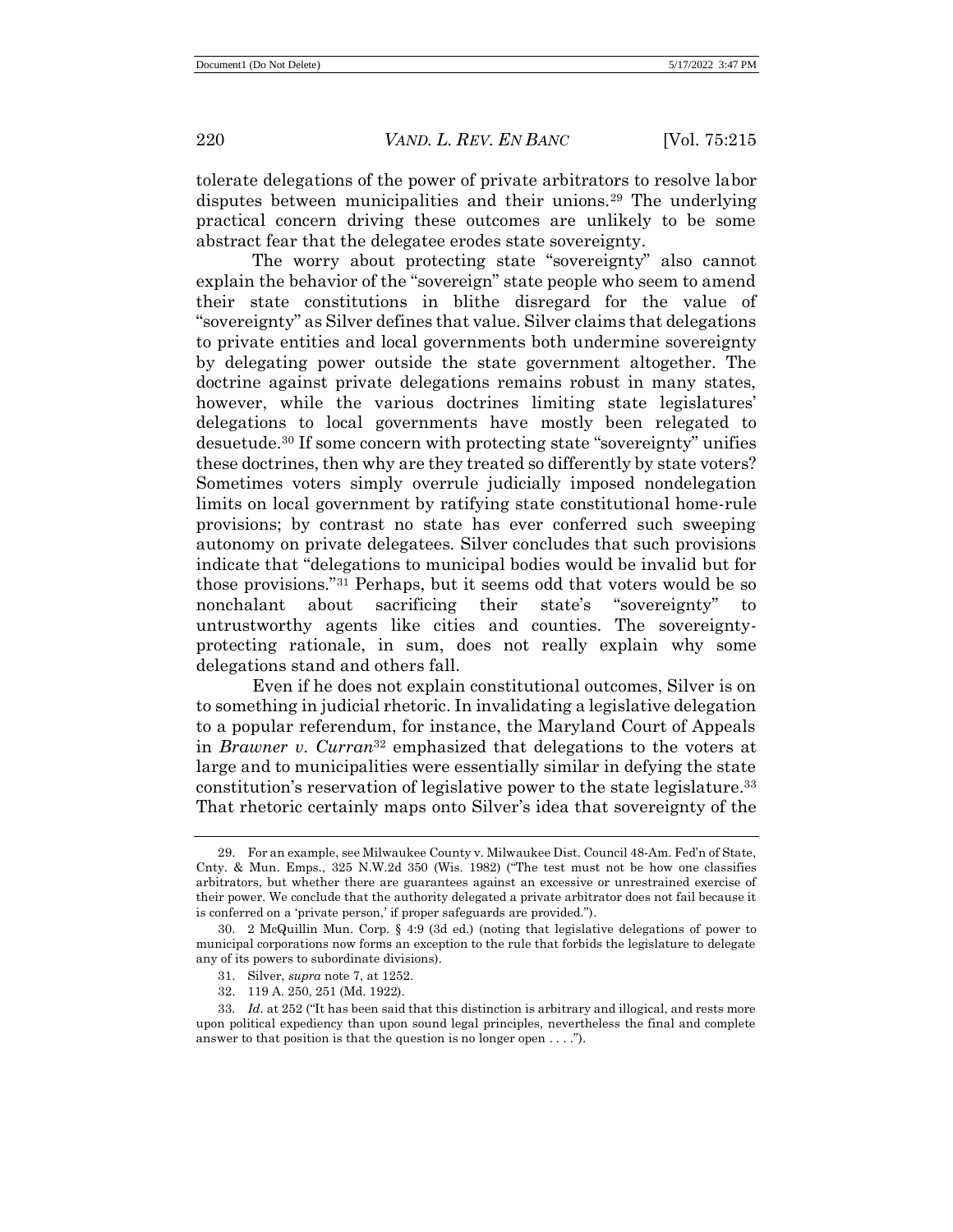### 2022] *HUNTING FOR NONDELEGATION DOCTRINE'S SNARK* 221

state is undermined by delegations to cities and plebiscites in similar ways because both the plebiscite voters and cities are not on the state's constitutional organization chart.<sup>34</sup>

If we are looking for an explanation of constitutional outcomes, however, then Silver's distinction still leaves us hunting for the Snark of the nondelegation doctrine. Like judicially imposed nondelegation limits on municipal power, judicial limits on plebiscites have been swept away by state constitutional amendments, such that now the voters at large function in many states as a kind of back-up legislature.<sup>35</sup> Again, Silver could retort that the very fact that such amendments were needed to ratify the delegations indicates a presumption against delegations to actors "outside" the state.<sup>36</sup> But states' voters' willingness to set aside this presumption suggests that we should be a bit skeptical about these delegatees' "outsider" status. Put bluntly, it is hard to take seriously the notion that delegations to cities and plebiscites raise practical concerns like the worries raised by delegations to private trade associations or foreign governments.

It is no criticism of Silver's achievement to argue that the protection of state "sovereignty" seems too abstract to explain the nondelegation doctrine. There is a very real possibility, after all, that no such unified explanation is possible: the "doctrine" might not actually exist as a logically unified set of coherent principles. Nondelegation outcomes might turn on particularistic concerns too granular to be captured by the doctrinal abstractions deployed by judicial opinions. On this view, the phrase "nondelegation doctrine" might be a crude umbrella term for a lot of barely related judicial worries about particular delegatees' selfish bias, impulsiveness, ignorance, or ideological extremism. Silver resists this conclusion on the ground that "[m]ost states treat their nondelegation doctrine as a single doctrine with applicability to many different situations[.]" <sup>37</sup> He seeks out, therefore, some unifying principles, because "even if the scrutiny afforded to delegations changes based on the type of delegation, states nevertheless unite the challenges under the same doctrinal umbrella."<sup>38</sup>

There is reason to be skeptical about such judicial assurances of doctrinal coherence. Such declarations might be analogous to the

<sup>34.</sup> Silver, supra note [7,](#page-1-0) at 1252.

<sup>35.</sup> Ariz. State Legislature v. Ariz. Indep. Redistricting Comm'n, 576 U.S. 787, 795 (2015) (noting that "the Arizona Constitution 'establishes the electorate [of Arizona] as a coordinate source of legislation' on equal footing with the representative legislative body.") (quoting Queen Creek & Cattle Corp. v. Yavapai Cnty. Bd. of Supervisors, 501 P.2d 391, 396 (Ariz. 1972)).

<sup>36.</sup> Silver, supra note [7,](#page-1-0) at 1215.

<sup>37</sup>*. Id.* at 1218.

<sup>38</sup>*. Id.* at 1218–19.